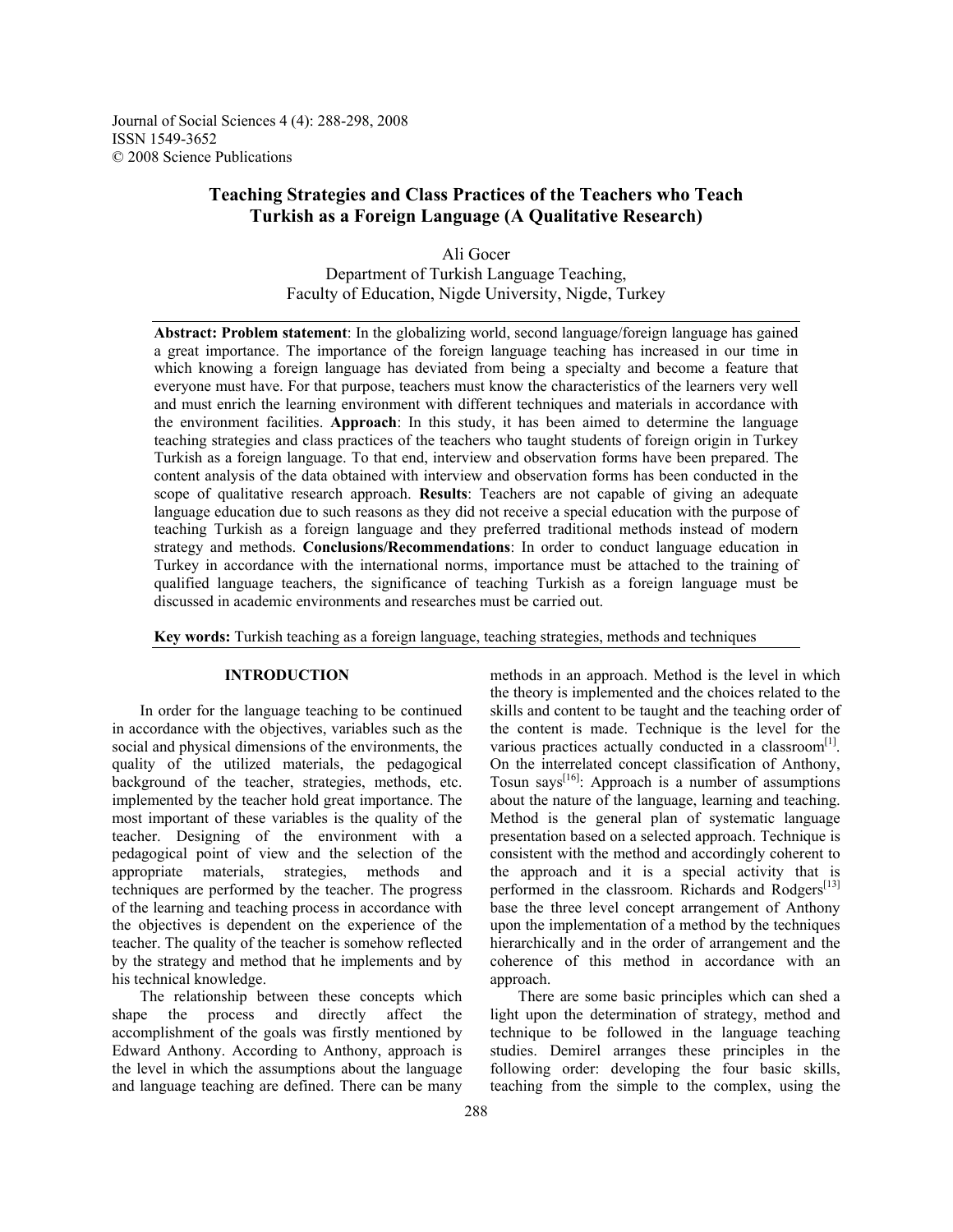audio-visual tools, presenting a single structure at a time, enabling students to participate in the lesson more actively, taking into account of individual differences, etc.<sup>[7]</sup>. In accordance with these principles, foreign language teaching is actualized in the framework of structural, functional and interactive language theories<sup>[13]</sup>. The aforementioned principles and language theories require the implementation of cognitive, communicational, social, social-emotional, auditory-lingual, auditory-visual, functional-conceptual, natural approach and some techniques coherent to these approaches $^{14,6,7,11}$ .

 In an educational system, the roles of the learners are closely related with the position and function of the teacher. The roles of the teacher are connected with the assumptions related to the language learning in approach level. Some methods provide teacher with knowledge and managing source, some methods limit the role of the teacher to being a counselor, catalyst and guider and some methods focus on the educational content by limiting the initiative of the teacher<sup>[13]</sup>. Apart from acting in accordance with structural, functional, interactive language theories, teachers can also offer students the opportunity to gain and learn basic language skills with the contribution of components such as students' eagerness, environment facilities, support of the school administration, etc. In this scope, learning must be considered not as a knowledge providing tool, but a way to become a more competent learner in the conducted studies<sup>[8]</sup>. In this respect, it is important for teachers to enable the learning and teaching process to become constantly dynamic and to diversify the activities by observing the feedback from the students and the general efficiency of the activities. In a learning and teaching environment which is shaped by an approach that takes into account the individual differences of the target group, efficiency will be able to be accomplished in high levels. Teacher's form of implementation of methods and techniques shaped with strategy developing competence of the teacher, environment facilities, students' attention to the lesson, their competence of using the provided messages, perceptions, etc. is important in earning the language skills.

 One must not think that only one methodological approach is enough in foreign language lesson. Apart from the method, substantiality of materials must also be accomplished $[2]$ . Enriching the environment with different materials will contribute in catching the attention of students, their motivation in the lesson and fully comprehension of the lesson to be taught.

 The teachers of foreign language are composed of either native speakers or teachers who are experienced

in that language<sup>[5]</sup>. All teachers who undertake the teaching of Turkish as a foreign language speak Turkish as their mother language. In other words, they are the native speakers of the target language. Whether a native speaker of the target language or an experienced person speaking a different mother language, a teacher who has achieved a fine self-training teaches all features of the target language to its students. According to Peyton, a good foreign language teacher must have the following qualities $^{[3]}$ :

- High level competency in the reading, listening, speaking and writing skills of the target language
- The ability to use the target language for both social and professional purposes in daily life
- The ability to understand the foreign language in both media and press
- An extensive knowledge in art and academic field
- Knowledge of the social, political, historical and economical facts of the area in which the language taught is spoken
- A pedagogical background composed of the individual's development, learning and foreign language acquisition theories
- Knowledge in information technologies and implementation of these technologies in language teaching

 The teaching of Turkish in Turkey as a foreign language is performed by either the government (MEB, TİKA) or autonomous organizations with the government's authorization given to these organizations to do so. The first organizations among those that come to our mind are Ankara University TÖMER and Gazi University TÖMER.

**Problem:** What is the level of the teaching strategies and class activities of the teachers who teach Turkish in Turkey as a foreign language?

#### **Sub problems:**

- Do the teachers who teach Turkish as a foreign language use modern teaching strategies in the learning and teaching process?
- Is the physical environment in which the language teaching activities are performed and the social dimension of the environment (class interaction and the usage of the language) appropriate for the development of the language skills?
- Does the teacher maintain the learning conditions of the students (attention, eagerness, asking questions, speaking, participation in the discussions, taking responsibility) at a sufficient level by enabling them to become active?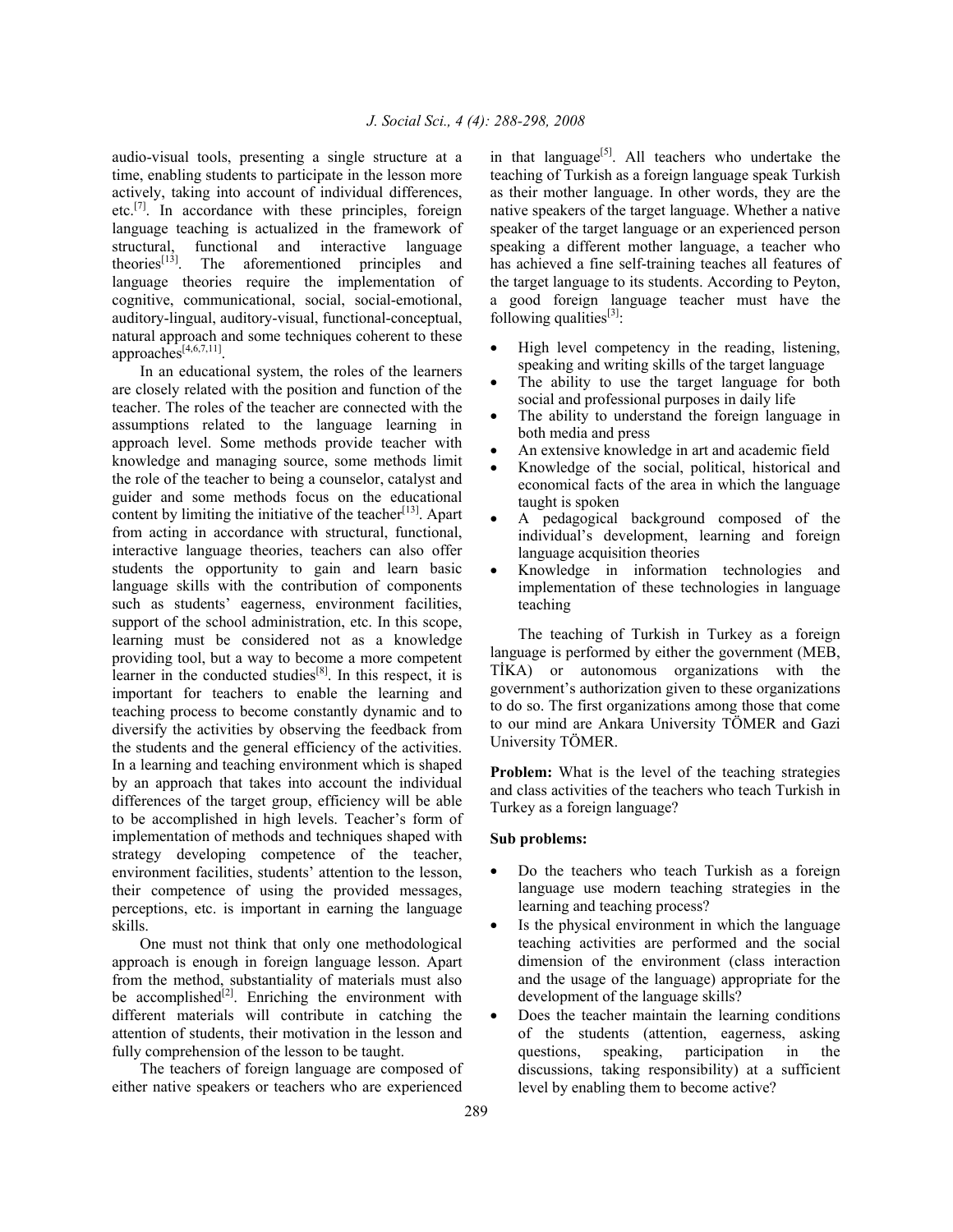**Purpose of the research:** The purpose of this research is to determine the competency level of the teachers who teach Turkish in Turkey as a foreign language in the learning and teaching process and to offer the language lecturers their strategies, methods, techniques and class activities which are considered efficient.

**Universe and sample:** The universe of this research is composed of the teachers who teach Turkish in Turkey as a foreign language. Fifteen samples have been selected among the teachers who work in the institutions which provide the teaching of Turkish as a foreign language in two levels namely secondary education and higher education (state schools: GİH High School & private course centers: TÖMER 1/2).

**Limitedness:** The research is limited to 15 teachers, interview form questions among the data collection tools and the extents of observation stated in the observation form.

**Method (Collection and analysis of the data):** In the research, interview and observation methods have been used in the scope of qualitative approach. 11 questions in the interview form have been asked to 15 teachers who teach Turkish as a foreign language and the answers obtained have been noted down and subjected to content analysis. In the scope of the research, 4 teachers have been observed in the class environment. The findings related to the quality and practices of the teachers who have been observed in 5 extents of observation in the observation form have been noted down. Noteworthy data obtained with interview and observation method have been firstly put into the related sections in the tables. Processed data have been coded with content analysis and it is attempted to obtain some themes. In the last stage of the analysis, the data have been defined and interpreted in accordance with the codes and themes.

 Content analysis is to bring together the similar data in the content analysis in the scope of certain concepts and themes and to interpret these data by arranging them in a comprehensible order<sup>[18]</sup>. The understanding of the content of documents is dependent on the determination of the content of words and sentences in the texts with content analysis $[17]$ . Coding is an initial and major process for the analysis gravitated towards revealing the content of the data in the qualitative analysis<sup>[12]</sup>.

 The findings obtained with personal knowledge, interview and observation forms used as data collection tools have been classified in two categories. The first one is the findings related to personal knowledge and the second one is the findings obtained with the interview and observation forms.

**Statistical analysis:** Findings related to personal knowledge: Defining analysis related to variables such as the gender, occupational seniority, educational institution of graduation, teaching program, etc. of the teachers has been conducted. Analysis has been performed with the Statistical Package for the Social Sciences version 11.0 (SPSS Inc., Chicago, IL, USA).

# **Data analysis (The findings obtained with interview and observation forms):**

In the qualitative approach-based content analysis of the data obtained with interview questions, the following process has been followed: The processing of the data obtained from the answers of the reference people for the questions in the interview form, assigning themes by coding based on noteworthy answers, definition and interpreting in accordance with codes and themes.

 In the analysis process of the data obtained with interview,

 $R_1$ ,  $R_2$ ,  $R_3$ ...: Defines the questions of the researcher,

 $T_1$ ,  $T_2$ ,  $T_3$ ...: Defines the reference people whose opinions have been taken (Teachers who teach Turkish as a foreign language),

 $\left[\begin{smallmatrix}1\\1\end{smallmatrix}\right],\left[\begin{smallmatrix}3\\1\end{smallmatrix}\right],\ldots$  Defines the noteworthy answers (the number of words, sentences and paragraphs)

The observation data analysis process conducted in order to reveal the teaching strategies and practices presented by the teachers who teach Turkish in Turkey as a foreign language is as follows: The processing of the qualities related to the extents of observation, assigning themes by coding based on noteworthy answers, defining and interpreting in accordance with codes and themes.

 In the analysis process of the data obtained with observation,

 $E_1$ ,  $E_2$ ,  $E_3$ ...: Defines the extent of observations taken into account,

 $T_1, T_2, T_3, \ldots$ : Defines the reference people observed (Teachers who teach Turkish as a foreign language),

 $\begin{bmatrix} 1 \end{bmatrix}$ ,  $\begin{bmatrix} 2 \end{bmatrix}$ ,  $\begin{bmatrix} 3 \end{bmatrix}$ ...: Defines the number words, sentences and paragraphs that determine the noteworthy qualities and practices

## **Findings:**

**Findings related to personal knowledge:** As it is shown in the Table 1, a total of 15 teachers (9 male and5 male) have participated in the research. Female teachers constitute 60% of the total participants while male teachers constitute 40% of the total participants.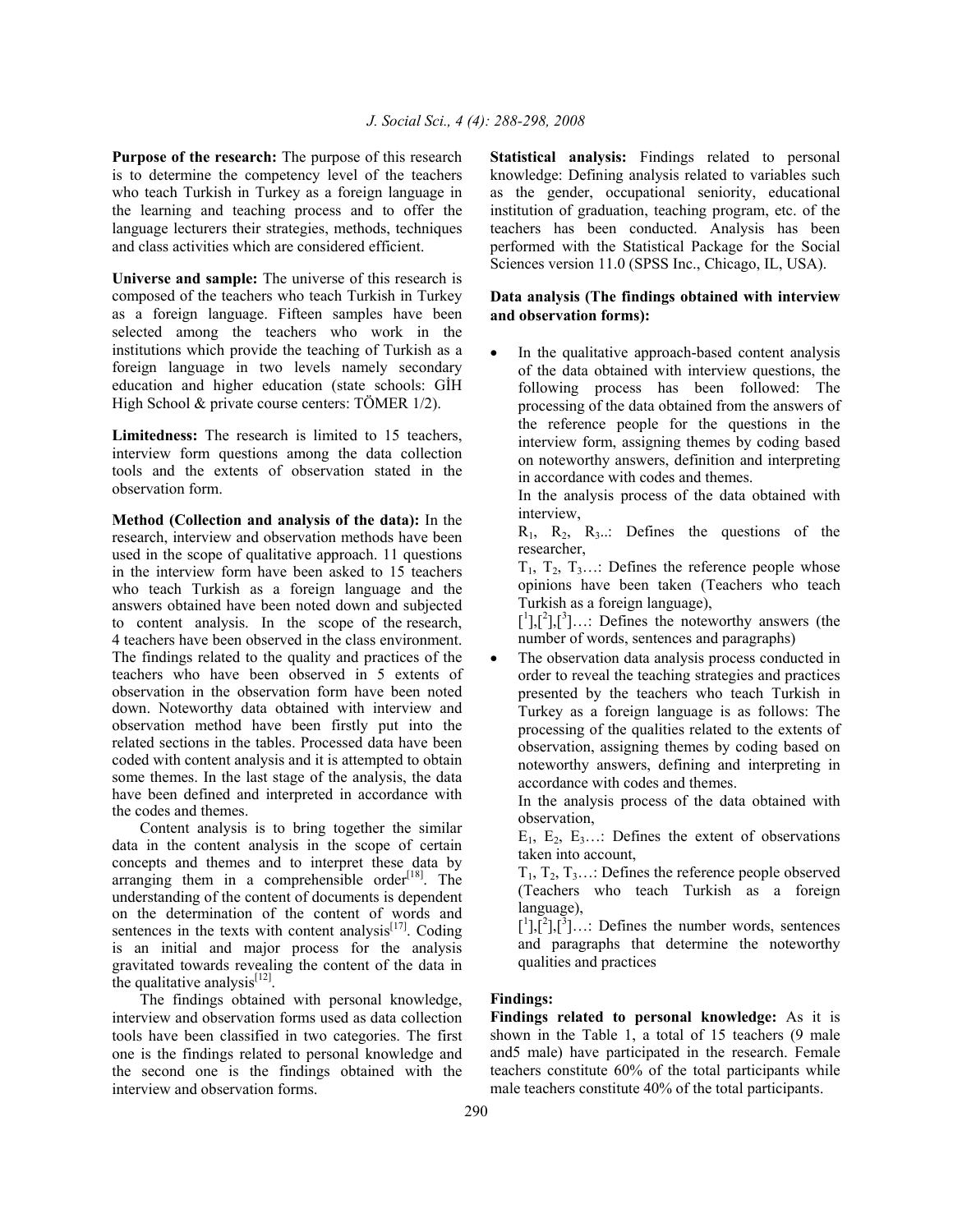Table 1: Distribution of teachers according to their genders

| Distribution of teachers according to their genders |    | $\frac{6}{2}$ |
|-----------------------------------------------------|----|---------------|
| Woman                                               |    | 60.00         |
| Man                                                 |    | 40.00         |
| Total                                               | 15 | 100.00        |

Table 2: Distribution of teachers according to their seniority status

| Distribution of teachers according to their |    |        |
|---------------------------------------------|----|--------|
| seniority status                            |    | $(\%)$ |
| 1-5 years                                   |    | 60.00  |
| $6-10$ years                                |    | 33.33  |
| $11-15$ years                               |    | 6.67   |
| $16 - 20$ years                             |    |        |
| 21 years or more                            |    |        |
| Total                                       | 15 | 100.00 |

Table 3: Educational institutions of graduation

| Educational Institutions of Graduation     |    | $\frac{6}{2}$ |
|--------------------------------------------|----|---------------|
| Faculty of Education                       |    | 33.33         |
| Faculty of Arts and Sciences               | 8  | 53.34         |
| Faculty of Language, History and Geography |    | 13.33         |
| Total                                      | 15 | 100.00        |

 In the Table 2, the distribution of the number of years that the teachers perform the duty of teaching Turkish as a second language is seen. When the distribution of the teachers according to their seniority is examined, a high level of concentration is seen in the 1-5 years of occupational seniority with 60% and 10 people. The seniority level of the other teachers is as follows respectively: 6-10 years of occupational seniority with 33.3% ratio and 5 people and 11-15 years of occupational seniority with 6.67% ratio and 1 person. It is remarkable that there is no teacher who has 16 years of seniority or more.

 When the distribution of the teachers in accordance with their educational institutions of graduation is observed, it is shown in Table 3 that the ratio of 5 people having graduated from the Faculty of Education is 33.33%, the ratio of 2 people having graduated from the Faculty of Language, History and Geography is 13.33% and the ratio of 8 people having graduated from the Faculty of Arts and Sciences is 53.34% being the highest ratio among them.

 It is shown in Table 4 that only 1 of the teachers who teach Turkish as a foreign language (6.67%) is a graduate of the Department of Turkish Language Teaching. Three teachers are graduates of the Department of Turkish Language and Literature Teaching (20.00%), 7 teachers are graduates of the Department of Turkish Language and Literature (46.66%), 1 teacher is a graduate of the Department of English/French Language and Literature Teaching (6.67%), 1 teacher is a graduate of the Department of English/French Language and Literature (6.67%) and 2 teachers are graduates of Department of Linguistics.

Table 4: Department of graduation/education program

| Department of Graduation/Education Program      |    | $(\%)$ |
|-------------------------------------------------|----|--------|
| Turkish language teaching                       |    | 6.67   |
| Turkish language and literature teaching        |    | 20.00  |
| Turkish language and literature                 |    | 46.66  |
| English/French language and literature teaching |    | 6.67   |
| English/French language and literature          |    | 6.67   |
| Linguistics                                     | 2  | 13.33  |
| Total                                           | 15 | 100.00 |

| Table 5: Variety of school/course center |    |        |  |
|------------------------------------------|----|--------|--|
| Variety of School/Course Center          |    | (%)    |  |
| State School                             | b  | 40.00  |  |
| Private Course Center                    | Q  | 60.00  |  |
| Total                                    | 15 | 100.00 |  |

Table 6: The factors that affected the teachers in deciding to perform the duty of teaching Turkish as a foreign language

| $R_1$ : What are the factors that affected you in          |                     |
|------------------------------------------------------------|---------------------|
| deciding to perform the duty of teaching                   | Assigning themes    |
| Turkish as a foreign language?                             | by coding           |
| $T_{6,10,13}$ : I took this job by chance. It was not      | Appointment         |
| a conscious choice $\lceil \cdot \rceil$                   | language learning   |
| $T_7$ : I took this job by appointment [ <sup>2</sup> ]    | and teaching        |
| T <sub>9</sub> : I want to know how Turkish is             | Making career       |
| taught in basic level $\binom{3}{7}$                       | Learning and        |
| $T_{12}$ : I voluntarily and deliberately chose the job    | presenting cultures |
| of teaching Turkish as a foreign language $\lceil^4\rceil$ |                     |
| $T_{11}$ : My actual purpose was to make career in         |                     |
| taking this duty $\lceil \cdot \rceil$                     |                     |
| $T_{11,14,15}$ : It was a job that I could enjoy doing     |                     |
| and presenting Turkish culture and learning about          |                     |
| other cultures attracted me [ <sup>6</sup> ]               |                     |
|                                                            |                     |

 It is shown in Table 5 that among the teachers who participated in the research, 6 (40.00%) work in state schools and 9 (60.00%) work in private course centers.

**The findings obtained with interview and observation forms:** The qualitative approach based content analysis of the data obtained with interview questions.

 Defining and interpreting the data in accordance with the codes and themes (Table 6).

 Most of the teachers have stated that they took the job of teaching Turkish as a foreign language by chance, by appointment, they thought that it was a job that they could enjoy, their purpose was to make career and to learn about cultures. Only one teacher has stated that he chose the job of teaching Turkish as a foreign language voluntarily and deliberately. When the graduation departments and teaching programs of the teachers are observed (Table 4), the number of teachers who graduated from the department of Turkish Teaching is 1. In view of this, it is understood that the teachers did not choose this job as a natural result of their learning process. However, teaching Turkish as a foreign language is a special area of expertise. Teachers who teach Turkish as a second language must be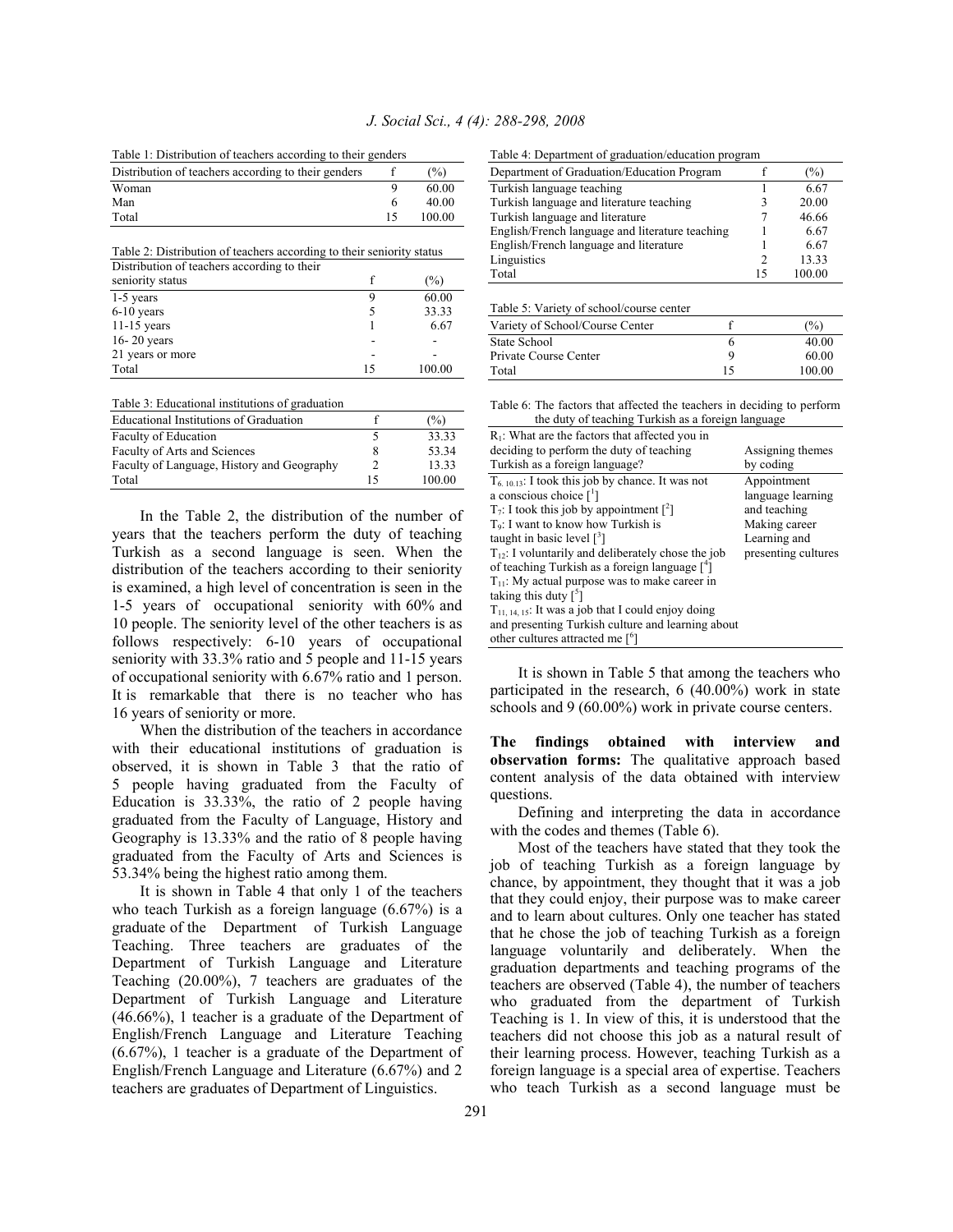trained just like German, French and English teachers. Being a native speaker of Turkish and graduating from the Department of Turkish Language and Literature is not enough to teach Turkish as a foreign language<sup>[19]</sup>.

 Defining and interpreting the data in accordance with the codes and themes (Table 7).

 In response to the question, Did you get a special education for teaching Turkish as a foreign language? About 5 teachers have stated that they underwent teacher training, 2 teachers have stated that they attended orientation seminars, 1 teacher has stated that he took the lesson of Teaching Turkish to Foreigners. About 6 teachers did not get a special education in this field. It is remarkable that most of the teachers in our study group do not have such competency while it is required for the teachers who will render foreign language teaching which requires a pedagogical background to get at least an undergraduate education.

 Defining and interpreting the data in accordance with the codes and themes (Table 8).

 One teacher has stated that he gives lessons in a specially designed language laboratory and other teachers have stated that they give lessons in normal classrooms. Giving lessons in specially designed classrooms is important for the motivation of the students and the productivity of the education. The fact that only one teacher gives lessons in a specially designed classroom is a case that has to be considered.

 Defining and interpreting the data in accordance with the codes and themes (Table 9).

 The text book and the student practice books specially prepared for teaching Turkish as a foreign language are followed. TÖMER 1 Hitit Turkish for Foreigners, TÖMER 2 Turkish for Foreigners and TİKA Sun Turkish book sets are followed. The fact that the text books which are the quintessential materials of learning and teaching process is assessed as an appropriate practice.

 Defining and interpreting the data in accordance with the codes and themes (Table 10).

| Table 7: The case of getting a special education of teachers for teaching Turkish as a foreign language                                                   |                                           |
|-----------------------------------------------------------------------------------------------------------------------------------------------------------|-------------------------------------------|
| $R_2$ : Did you get a special education for teaching Turkish as a foreign language?                                                                       |                                           |
| Did you attend any course or seminar for that purpose?                                                                                                    | Assigning themes by coding                |
| $T_{1,2,3,4,14}$ : Yes, I underwent training in Ankara TÖMER for 6 months. I observed teachers who are specialized<br>in this field $\lceil \cdot \rceil$ | Training                                  |
| $T_{5, 7, 8, 9, 10, 11}$ : I did not get a special education $\lceil^2\rceil$                                                                             | Orientation                               |
| $T_{12, 13}$ : I attended an orientation seminar in my institution when I started my job $\lceil$ <sup>3</sup>                                            | Seminar                                   |
| $T_{15}$ : During my undergraduate education, I took the lessons of teaching Turkish to foreigners and teaching                                           | Undergraduate education                   |
| Turkish to the Turks Abroad $[4]$                                                                                                                         |                                           |
| Table 8: The environment which was made lessons                                                                                                           |                                           |
| $R_3$ : Do you give your lessons in specially designed language classrooms or in normal classrooms?                                                       | Assigning themes by coding                |
| $T_{6.8}$ : I give lessons in a specially designed classroom [1]                                                                                          |                                           |
| $T_{9,10,13,15}$ : I give lessons in a normal classroom $\lceil^2\rceil$                                                                                  | Normal classroom                          |
| $T_{11, 14}$ : I give lessons in a classroom of 15 students $\binom{3}{1}$                                                                                |                                           |
| $T_{12}$ : I give lessons in a normal classroom. I do not think that giving lessons in language laboratories is beneficial $\binom{4}{1}$                 | Specially designed language<br>laboratory |
| Table 9: The case of following the lesson and student practice books specially prepared for teaching Turkish as a foreign language                        |                                           |
| $R4$ : Do you follow the lesson and student practice books specially prepared for teaching Turkish as a                                                   |                                           |
| foreign language?                                                                                                                                         | Assigning themes by coding                |
| $T_{1,2,3,4}$ : Yes, book set and small dictionary books from Hitit Publications [ <sup>1</sup> ]                                                         | Specially prepared Turkish                |
| $T_{5,7,8,9,10}$ : Yes, we use Sun Turkish set from TIKA Publications $[2]$                                                                               | book series                               |
| $T6$ : I used step by step Turkish set from Dilset Publications. However, I think that these<br>publications are not efficient $\lceil$ <sup>3</sup> ]    |                                           |
| $T_{11, 12, 13, 14}$ : We use Turkish for Foreigners set prepared by TÖMER (2) [ <sup>4</sup> ]                                                           |                                           |
|                                                                                                                                                           |                                           |
| Table 10: The density of grammar subjects in the practices                                                                                                |                                           |
| $R_5$ : Do you think that grammar subjects within the program applied by you are so intense that they prevent the                                         | Assigning themes by                       |
| development of language skills?                                                                                                                           | coding                                    |
| $T_{1,4,5,7,8,9,12,13,14,15}$ : No, I don't. I even think that they are given insufficiently. Grammar subjects contribute to                              | Grammar subjects                          |
| the development of language skills [1]                                                                                                                    |                                           |
| $T_2$ : I don't think that grammar subjects and reading passages related to those subjects are in required intensity level $\binom{2}{1}$                 |                                           |
| $T_{3-11}$ : Grammar is difficult in some subjects. However, grammar questions are asked in exams like YOS, etc.                                          | Development of basic                      |
| We focus on language skills apart from grammar $\lceil$ <sup>3</sup>                                                                                      | language skills                           |
| $T_6$ : I think that grammar teaching is important and necessary for a systematical language education. I am aware                                        |                                           |
| of the fact that grammar is a tool for developing language skills $\binom{4}{1}$                                                                          |                                           |
| $T_{10}$ : I don't attach great importance to grammar subjects. I try to enable students to comprehend them along                                         |                                           |
| awith skills $\lceil$ <sup>5</sup> ]                                                                                                                      |                                           |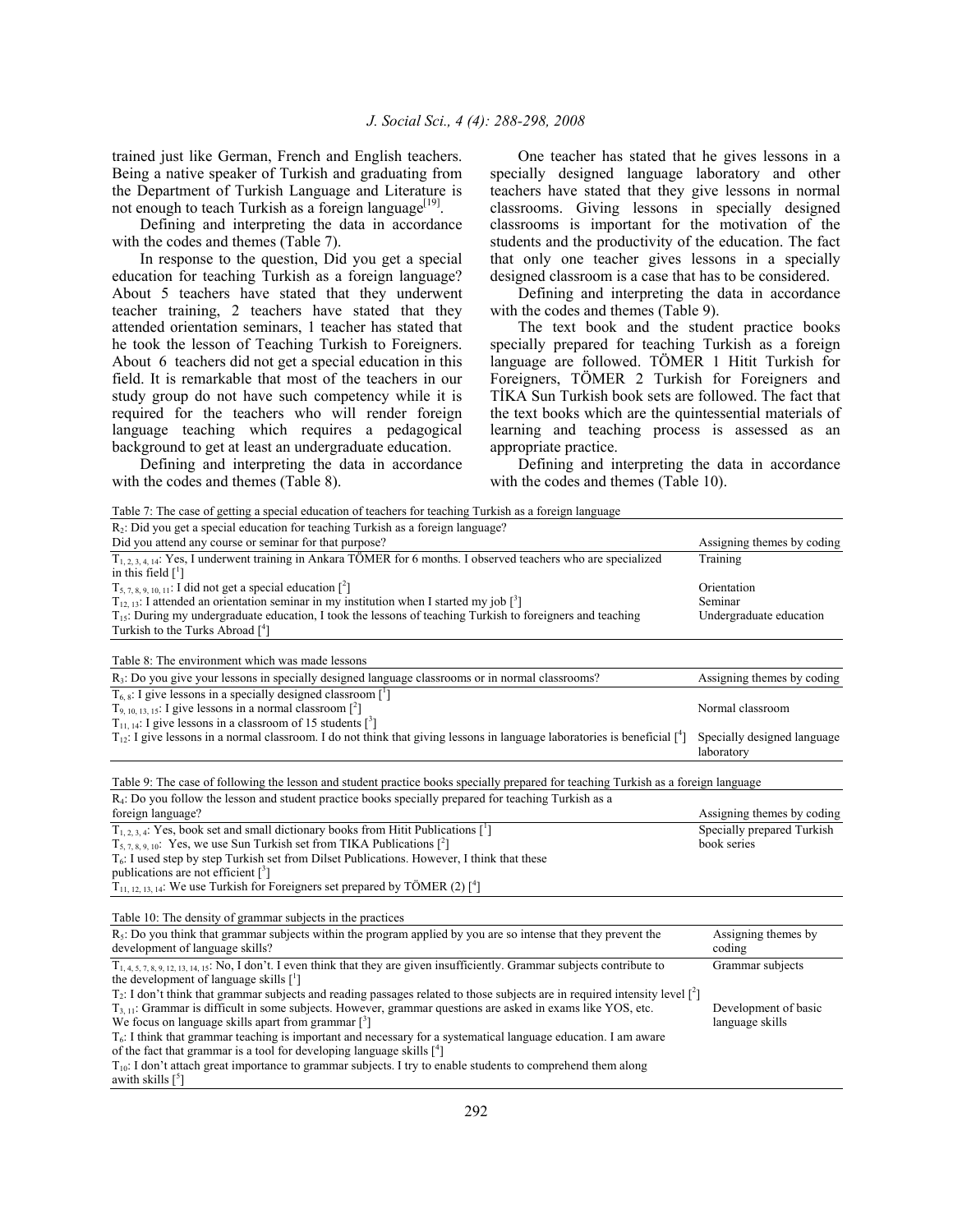| Table 11: To be followed approaches and methods |  |
|-------------------------------------------------|--|
|-------------------------------------------------|--|

| $R_6$ : Which approaches and methods must be followed in order for students to act more freely and to develop their<br>language skills? (Searching: invention, interactive, structuring approach, auditory-lingual, auditory-visual,<br>cognitive, natural, eclectic, etc. | Assigning themes by coding                            |
|----------------------------------------------------------------------------------------------------------------------------------------------------------------------------------------------------------------------------------------------------------------------------|-------------------------------------------------------|
| $T_2$ : I try to accomplish group centered learning - teaching environment. I think that the lessons will be more<br>productive and enjoyable with the student participation $\lceil \cdot \rceil$                                                                         | Dictation practice                                    |
| $T_3$ : I give reading and writing activities in coordination. I give activities such as writing poems, completing<br>stories, written and verbal narration, dictation, pronunciation, etc. $\lceil^2\rceil$                                                               | Pronunciation exercises                               |
| $T_{4/6}$ : I focus on the student-centered education. I give activities that develop their speaking and writing<br>skills apart from the listening that aims to teach students the target language $\lceil \frac{3}{2} \rceil$                                            | Interactive learning<br>Forming an environment for    |
| $T_{7/10/11}$ : I used mostly interactive learning. I benefit from daily subjects and images. I make practices<br>where students become active $\binom{4}{1}$                                                                                                              | practical activities                                  |
| $T_s$ : I prepare an environment for students to associate their mother language with the target language $\lceil \frac{5}{2} \rceil$                                                                                                                                      | Associating the target                                |
| $T_9$ : I teach grammar subjects as to form language logic $\int_{0}^{6}$ ]. $T_{12,13,14}$ : The teacher and the students must form<br>a cozy atmosphere with affection $\lceil$ <sup>7</sup> .                                                                           | language with the mother<br>language                  |
| Table 12: The students' interest levels and skills toward learning Turkish as a foreign language                                                                                                                                                                           |                                                       |
| $R_7$ : What do you think about your students' interest levels and skills toward learning Turkish as a foreign<br>language during the language skill acquisition activities that you provide?                                                                              | Assigning themes by coding                            |
| $T_{1, 5, 12}$ : The main goal of the students is not to pass classes? They have inadequate level of interest for this.<br>Many students are showing interest in order to pass the class. Only the students who display interest are                                       | The purpose of learning<br>language: To be successful |
| able to use Turkish like their native language $\lceil \cdot \rceil$                                                                                                                                                                                                       | in the examination to use it                          |
| $T_{2,4,6,7,9,10}$ . They have the aim of using Turkish in their daily lives $\binom{2}{1}$                                                                                                                                                                                | in daily life                                         |
| $T_{3, 13, 14}$ : Most of the students have concerns about passing the examinations $[^3]$<br>$T_{11, 15}$ : Using Turkish in daily life and passing the examination is both a priority $\binom{4}{1}$                                                                     |                                                       |

 Most of the teachers whose opinions have been taken think positively on the intensity of grammar subjects. One teacher has stated that grammar subjects are intense as in the required level. Two teachers have stated that grammar subjects are difficult. Grammar rules hold great importance in the development of basic language skills. However, the rules of the language must be used functionally in practice (while speaking and writing in daily life). Other than teaching grammar rules and determining whether they know these rules or not, the practices of transforming the knowledge into skill are not conducted adequately. On this matter, Tosun says<sup>[16]</sup>: Although students have sufficient grammar knowledge, they do not know how to use this knowledge. To help them on how to use this knowledge for communication purposes, new approaches are required which are prepared directly for language learning and teaching. It must be understood that language is not composed only of grammar patterns and word lists. Apart from the view that learning is actualized by acquiring, arranging and keeping the knowledge, teachers must aim to apply the information gained in the studies of language skills acquisition and to provide the permanency by doing  $so<sup>[14]</sup>$ .

 Defining and interpreting the data in accordance with the codes and themes (Table 11).

 It is understood that teachers do not carry out a systematic strategy, method and technique practice towards the acquisition of basic language skills. As a natural result of the education they receive and in line with their own creativity, every teacher conducts lessons with such methods as dictation, pronunciation exercises, interactive learning by association of the target language with the first language and preparation of environment for practical activities and also attempts to provide the students with language skills. Creating an environment which enables the students who learn Turkish Language as a target language to learn the subjects and words by associating them with their own language is an appropriate practice. In order for the students to be able to learn the new words included in the process, the foreign language teacher might make a target language-mother language matching. Then, permanent learning can be achieved through pronunciation, dictation and such activities. With the help of such works, foreign language teachers are able to benefit from the mother language due to many reasons[15]. Mehmedoglu regarding this issue says that thanks to the matching and comparison of the mother language in the education of foreign language, students learn the foreign language not by means of memorization but by deliberate understanding<sup>[10]</sup>. The existence of students who speak different languages requires many methods to be concurrently used. Speaking and writing activities on daily subjects that might attract the attention of the students helps develop the language skills. Focusing on the implementation activities after teaching the form and the function of the subject is a beneficial practice.

 Defining and interpreting the data in accordance with the codes and themes (Table 12).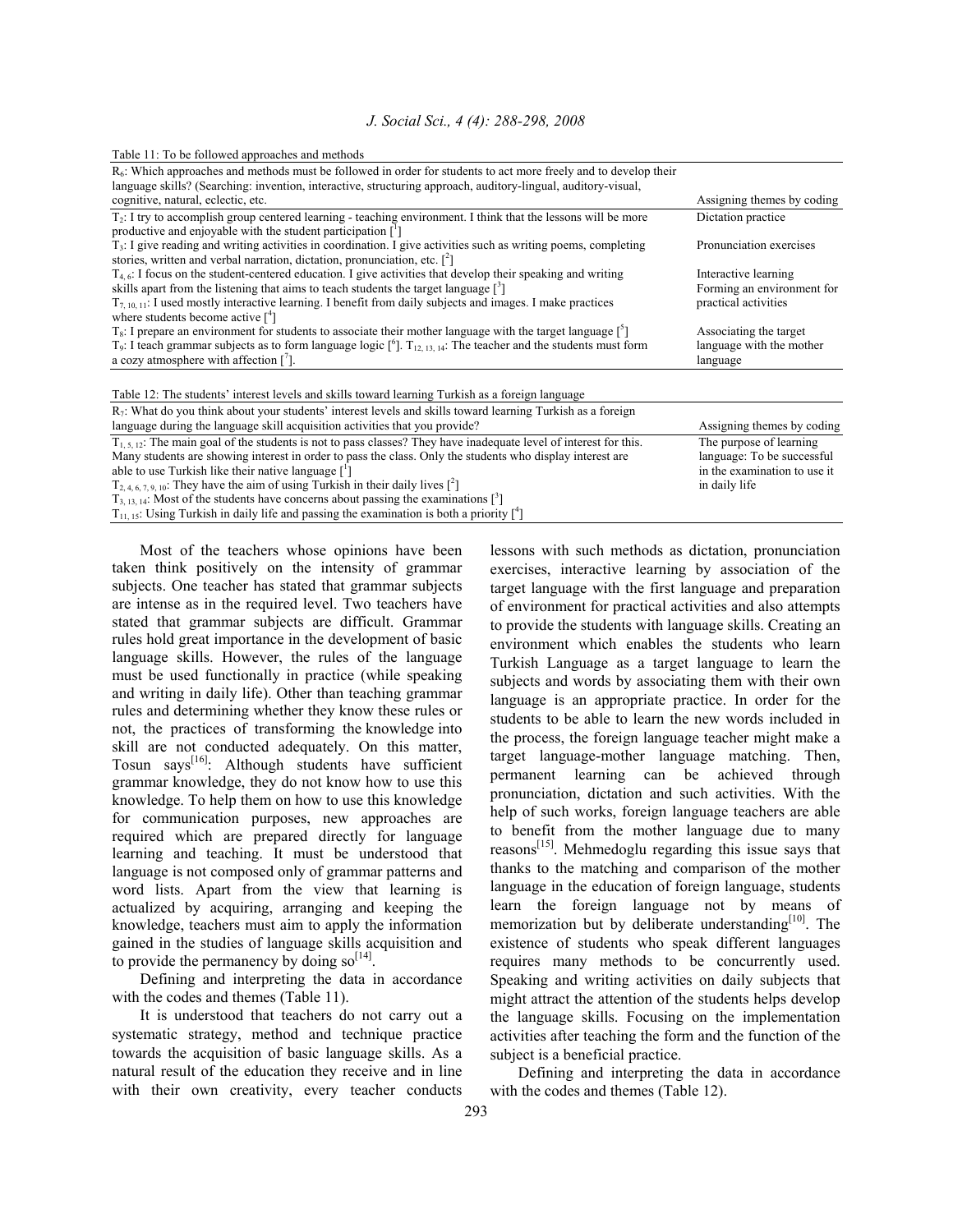Table 13: Informing of the students beforehand about issues

| $R_s$ : Do you inform your students beforehand about issues such as the acquisitions regarding the lesson                                                                  |                            |
|----------------------------------------------------------------------------------------------------------------------------------------------------------------------------|----------------------------|
| and the learning strategies which you follow while you are teaching Turkish as a foreign language?                                                                         | Assigning themes by coding |
| $T_{1,4,6,8,10,13}$ : No, I don't [ <sup>1</sup> ]                                                                                                                         | The significance of        |
| $T_{2, 7, 12, 15}$ : Yes, I do $\binom{2}{1}$                                                                                                                              | informing about the goals  |
| $T_{3, 5, 9, 11, 14}$ : I inform them on special occasions. [ <sup>3</sup> ]                                                                                               |                            |
|                                                                                                                                                                            |                            |
| Table 14: The case of specializing of the teachers in teaching Turkish as a foreign language                                                                               |                            |
| $R9$ : Do you give all of the lessons aimed for the basic language skills (reading, listening, speaking and writing)                                                       |                            |
| in teaching Turkish as a foreign language along with the field of grammar learning or have you specialized                                                                 |                            |
| on any of these fields?                                                                                                                                                    | Assigning themes by coding |
| $T_{1,3}$ : I give the lessons related to all skills. However, the teachers of the classes change after the end of                                                         |                            |
| each course stage $\lceil \cdot \rceil$                                                                                                                                    | Four basic language skills |
| $T_{2,7}$ : I give all lessons related to each skill. However, I believe that it will be beneficial if every teacher                                                       |                            |
| specialize on different skills $\binom{2}{1}$                                                                                                                              |                            |
| $T_{4, 5, 6, 8, 9, 10, 15}$ : I give lessons on all language skills and grammar learning field $\lceil$ <sup>3</sup> ]                                                     | Field of grammar learning  |
| $T_{11, 12}$ : Grammar lessons are given by a teacher who is specialized on that field. I give all the lessons<br>related to other skills $\lceil$ <sup>4</sup> $\rceil$   |                            |
| $T_{13}$ : I only give grammar lessons $[^{5}]$                                                                                                                            |                            |
|                                                                                                                                                                            |                            |
|                                                                                                                                                                            |                            |
| Table 15: The importance of the language skills in the practices                                                                                                           |                            |
| $R_{10}$ : Are you able to attach equal importance to all of the language skills and spare equal time for each<br>of them in the activities?                               |                            |
|                                                                                                                                                                            | Assigning themes by coding |
| $T_{1,7,9}$ : I attach equal importance to all of them, yet I am not able spare equal time for each of them [1]                                                            | The importance attached to |
| $T_{2,12,15}$ : I do not attach importance for each skill in the activities $\binom{2}{1}$                                                                                 | language skills            |
| $T_{3, 5, 10, 11, 13}$ : I attach more importance to grammar subjects $[3]$<br>$T_4$ : The writing skill is being neglected. The speaking skill stands out. $\binom{4}{1}$ |                            |
|                                                                                                                                                                            |                            |
| $T_6$ : I can not say that I spare enough time for the writing and listening skills $\lceil \cdot^5 \rceil$                                                                |                            |

 According to teachers, some of the students aim to learn Turkish as a foreign language and use it in their daily lives. However, same amount of students have the aim of being successful in the exams and passing their classes. Again according to teachers, very few students display stressful behaviors such as worrying about passing the exams and fear of failing. The main goal of the students must be to learn Turkish as a foreign language and use it in social life rather than to pass the exam. Students will be able to acquire this understanding only if teachers provide them with intellectual horizon. In addition to this, many variables such as the environment in which the education is acquired, the homeland of the students, the family structure and the expectations are significant on this issue.

 Defining and interpreting the data in accordance with the codes and themes (Table 13).

 As shown in Table 13, 6 teachers stated that they have not informed their students about the works to be done, 4 teachers stated that they have informed their students, whereas 5 teachers stated that they have informed their students on special occasions.

 Defining and interpreting the data in accordance with the codes and themes (Table 14).

 As it can be shown in Table 14, specialization of teachers in a single language skill is out of question. It is seen that teachers have not specialized in certain

fields and only 1 teacher has given grammar lessons. All of the lessons for the field of reading, listening, speaking and writing language skills and the grammar learning are given only by one teacher. Normally, each teacher must specialize in a single language skill and become beneficial to their students by giving lessons for that field.

 Defining and interpreting the data in accordance with the codes and themes (Table 15).

 More than half of the teachers say that they are not able to spare enough time for each skill in the activities aimed at developing the language skills and that they spare more time for grammar subjects and neglect the writing and listening skills. The activities for the acquisition of language skills are the works that should be carried out in coordination and without prioritizing one over another. In order to enable the students to comprehend the grammar rules in the beginning of the learning and teaching process, a little more time can be spared to grammar rules by emphasizing them. However, in the process of time, equal importance should be attached to understanding and explaining skills and to the field of grammar.

 Defining and interpreting the data in accordance with the codes and themes (Table 16).

 It is understood that the teachers give homework assignments and hold written and test exams while determining students' acquisition levels of language skills. No matter which measurement means are used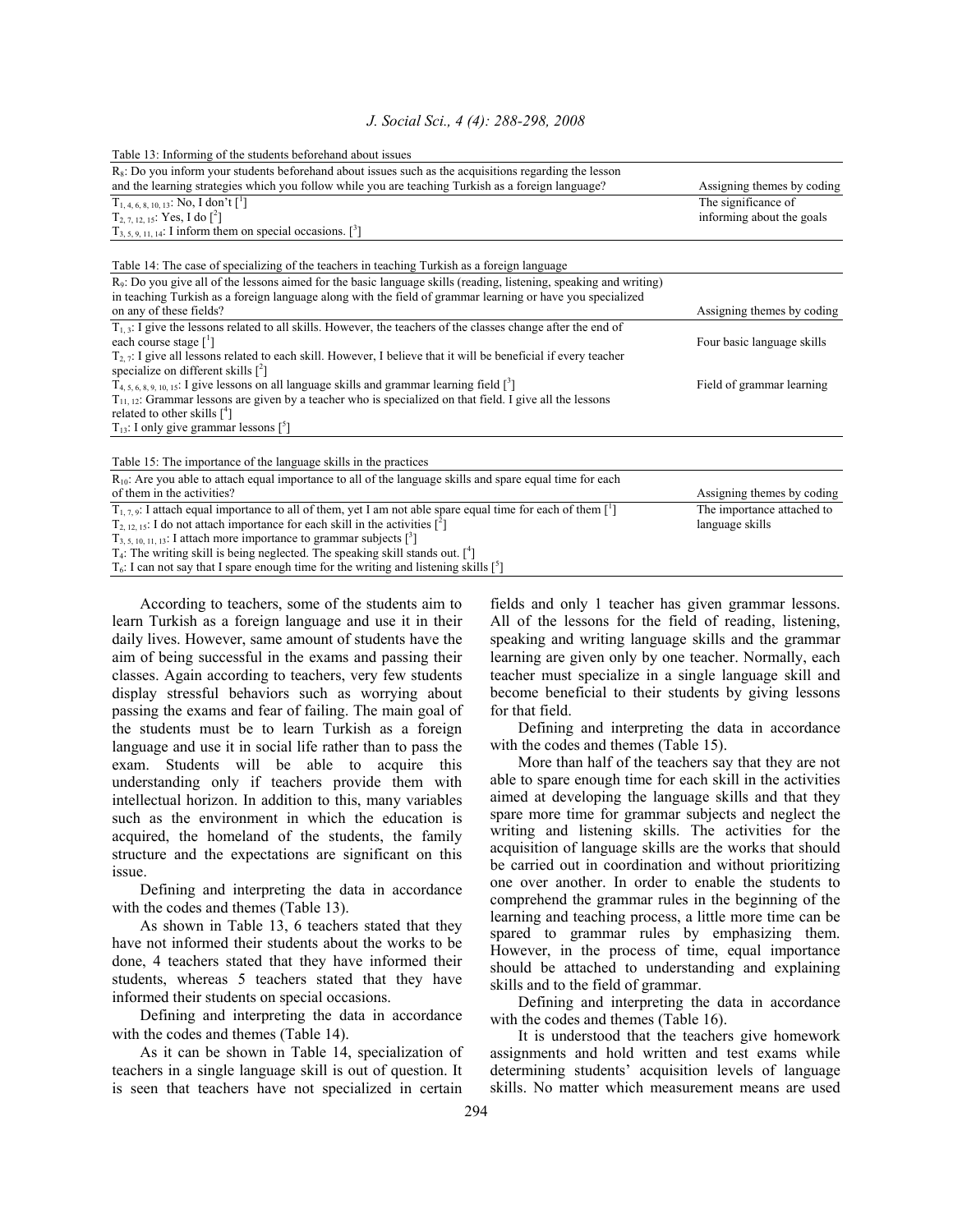by the teachers, the most important thing they look for is the students' levels of recalling knowledge. As it can be seen in Table 10, almost all of the teachers attach great importance to knowledge of grammar rules related to the cognitive field. The important thing is not to have knowledge, but to earn an active language user quality by using the acquired knowledge. In addition to teaching their students the ways to have access to knowledge, teachers should also functionalize such mental processes as interpreting the acquired knowledge, forming cause and effect relation, making analysis and evaluation. This functionality manifests itself in the form implementing and turning into behaviors such language skills as understanding the mental proficiencies, speaking and writing. Although the acquisition gained by means of this practice does not seem to be directly useful in such exams as YÖS, it is going to be beneficial in terms of communication and the social life of the person.

 The observation data analysis conducted in order to reveal the education strategies and the class practices of the teachers who teach Turkish as a foreign language

 Defining and interpreting the data in accordance with the codes and themes (Table 17).

| Table 16: The measurement and evaluation activities                                                                          |                              |
|------------------------------------------------------------------------------------------------------------------------------|------------------------------|
| $R_{11}$ : What are the measurement and evaluation activities that you conduct in order to determine the students'           |                              |
| acquisition and development levels of language skills?                                                                       | Assigning themes by coding   |
| $T_1$ : We give interim exams. We form grades by means of observation. We have compensatory lessons                          | Post-course stage            |
| in order to eliminate the deficiencies determined with the interim exams $\lceil \cdot \rceil$                               | determination of student     |
| $T_{2,11}$ : After each basic, intermediate and upper level course stage, we give oral exams in order to measure the         | success                      |
| speaking skills of the students and we give written exams in order to measure their skills of grammar usage,                 | Oral, homework and written   |
| dictation study, composition writing and skills of understanding what is read and written $\binom{2}{1}$                     | exam                         |
| $T_{3,4,14}$ . During subject explanation, we evaluate their performance towards the dictation activities with               |                              |
| exercises for reading, listening, speaking and writing skills $\lceil$ <sup>3</sup>                                          |                              |
| $T6$ : I make observations. I give written exams in order to measure the understanding and description skills                | Observation questions        |
| of students. I make assessments by checking their answers to the questions related to the text I read                        | related to the text          |
| and by viewing their performances in dictation activities $\binom{4}{1}$                                                     |                              |
| $T_{7,12}$ : I give written examination and homework assignments and carry out activities of verbal testing [ <sup>5</sup> ] | Multiple choice test and the |
| $T_{10}$ : I give tests related to the subjects that I explained $\lceil^{6}$ ]                                              | others are written exams     |
| $T_{13,15}$ : In each course stage (basic, intermediate and upper) we give two mid-term exams and one final exam.            |                              |
| Final examination is the multiple choice test and the others are written exams $\binom{7}{1}$                                |                              |

Table 17: Findings on the qualities and the practices of the teachers that are observed

| $T_{1,2,3,4}$ : School: GİH High School Date: 17-19 / 12 / 2007 Lesson: Turkish Class: 1st grade of High School                                                  | Assigning themes by coding   |
|------------------------------------------------------------------------------------------------------------------------------------------------------------------|------------------------------|
| $E_1$ : Physical environment: $T_{1,2,3,4}$ : The wall color, heating and lighting of the class is really good, there is no                                      | Motivation                   |
| sound and noise $\lceil \cdot \rceil$ . $T_{2,3}$ : The class has a normal desk alignment, and technical sub-structure for the use of                            | Technical equipment          |
| material is inadequate $T_{1,4}$ . The class has a U-shaped desk alignment. Computers, data show and such materials                                              | Design of class              |
| are used $\binom{2}{1}$ . T <sub>1, 4</sub> : The walls are designed with pictures, plates, student works and such materials $\binom{3}{1}$                      |                              |
| $E_2$ : The social extent of the environment and the interaction: $T_{1,2,3,4}$ : The way the teacher enters the                                                 | Behavior of the teacher      |
| classroom, his/her way of calling the students, motivating the students and use of his/her body language is at                                                   |                              |
| a sufficient level $\lceil \cdot \rceil$ . $T_{1,2,3,4}$ . In order for the students to actively participate in the lesson, a democratic                         |                              |
| environment is being created $[^2]$ . T <sub>2</sub> : The students ask questions and speak about the problems of the country                                    | Democratic class             |
| and the world $\lceil^3\rceil$ . $T_{1,2,3,4}$ . The teachers and the students communicate with verbal and non-verbal behaviors                                  | environment                  |
| and express their feelings and emotions $[4]$                                                                                                                    | Non-verbal                   |
| $E_3$ : Classroom activities and the use of language: $T_{1,2,3,4}$ : The works of language skill acquisition are carried                                        | behaviors and                |
| out by means of the text $\binom{1}{1}$ . $T_{1,2,3,4}$ . The teacher spares enough time during the lesson for the reading, listening,                           | communication                |
| speaking and writing activities $[^2]$ . $T_{1,2,3,4}$ : Practical activities related to new words, word groups, sayings,                                        |                              |
| proverbs, etc. in the text are performed in order to improve the vocabulary of the students $\int_1^3$ . T <sub>2</sub> 4: Students'                             | Teaching activities through  |
| acquisition levels related to the activities performed are measured $\binom{4}{1}$ . T <sub>1.4</sub> : Students are asked questions, and the                    | texts Improving the          |
| course of the lesson is directed in accordance with their answers $\lceil$ <sup>5</sup> .                                                                        | vocabulary                   |
| $E_4$ : Evaluation and taxonomic structure: $T_{1,2,3,4}$ : The questions related to the discussed subjects are generally                                        | Literary products            |
| on the cognitive field, however there are not many questions regarding the affective and psychomotor field $\lceil \cdot \rceil$ .                               | Measuring the level of skill |
| $T_1$ : In the learning and teaching process, the teacher asks questions. The questions of the teachers are understood                                           | acquisition                  |
| the first time $[^2]$ . $T_{1,2,3,4}$ : The questions directed to the students are asked candidly in a conversation mood. [ <sup>3</sup> ].                      |                              |
| $T_1$ : The questions are directed to all the students in the classroom. Averagely, 20-40 seconds are given to receive                                           | Cognitive field              |
| an answer to the questions $[4]$                                                                                                                                 | Way of asking questions      |
| E <sub>5</sub> : Learner qualities: $T_{1,2,3,4}$ : Students ask questions during the process of learning and teaching [1].                                      | and understandability        |
| $T_{1,2,3,4}$ : The students are capable of describing their feelings, thoughts and notions properly [ <sup>2</sup> ]. T <sub>3</sub> : Students create          | Target group to whom the     |
| a discussion environment by asking questions and participate in these discussions $\binom{3}{1}$ . $T_{1,2,4}$ . Through the course of                           | questions are directed       |
| the lesson, the students attend activities of reading, listening, speaking, writing, asking questions and answering                                              |                              |
| questions etc. [4]. T <sub>1,2</sub> : The students are eager to participate in the social activities [ <sup>5</sup> ]. T <sub>3</sub> : Students speak to their | Active student               |
| friends about the book which they read beside the text book $\lceil^{6}\rceil$ . $T_{1,2,3}$ : Students generally act in the environment                         | Non-class                    |
| with a consciousness of role and responsibility $[$ <sup>7</sup> $]$                                                                                             | social activities            |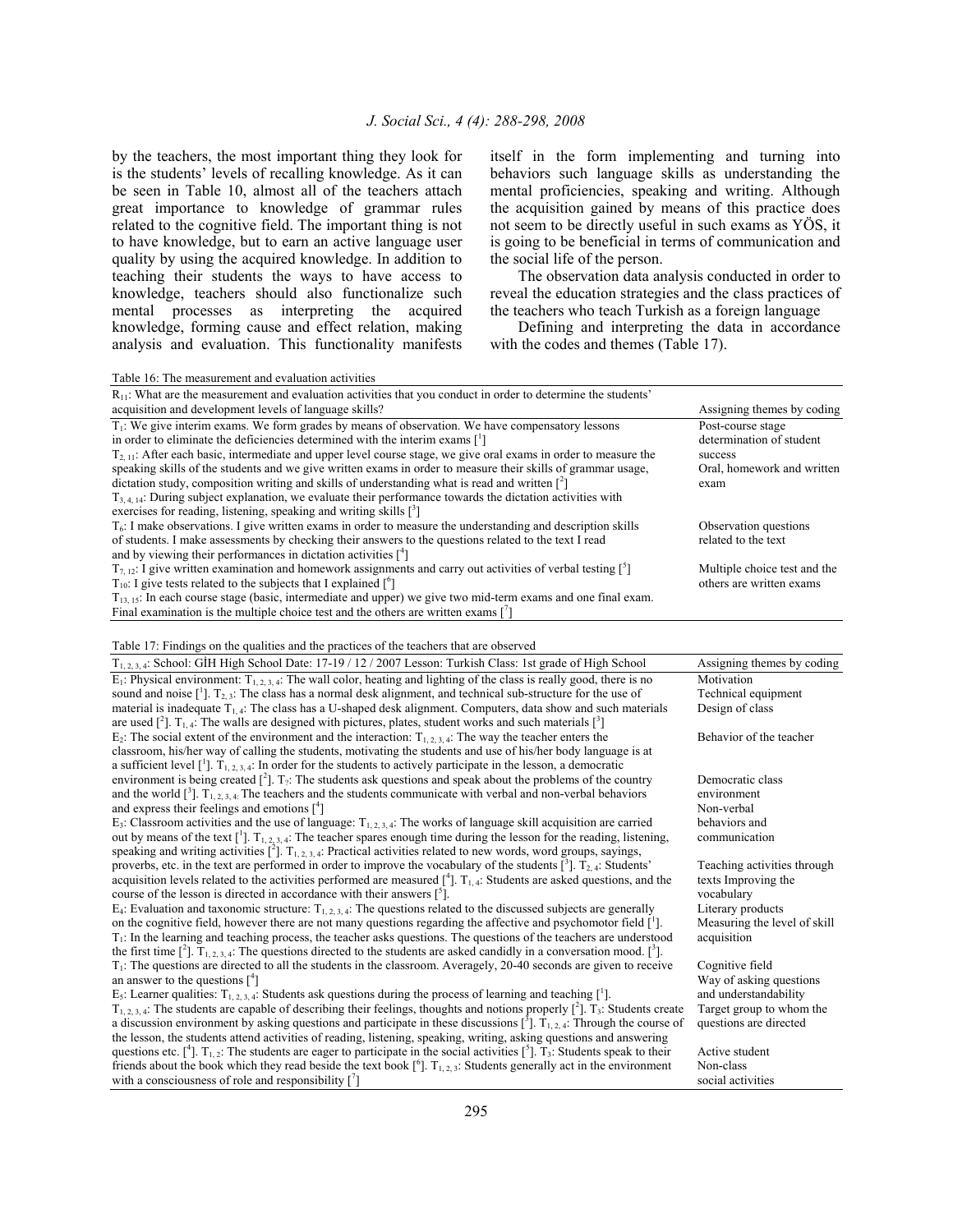**Physical environment:** It has been seen that in terms of technical equipment the walls were enriched with pictures, plates, world map, condition of noun suffixes table and the student work papers formed during the activities. This situation is important in motivating the students and providing them with the targeted language skills. There are no demotivating sounds and noises during the lessons.

**The social dimension of the environment and interaction:** It is aimed to create a democratic environment in the classrooms. It has been observed that in the class environment the students are generally encouraged when they attempt to ask questions, share their feelings and thoughts on country and world problems and display non-verbal behaviors.

**Classroom activities and the use of language:** During the lessons, associations are made with daily life and other languages  $(T_2)$ . Especially during the activities of vocabulary improvement, teaching the word in the target language by relating it with its equivalent in the mother language enables a permanent learning. The participation of all the students in the lesson and their tendency to use the target language has been clearly observed.

**Evaluation and taxonomic structure:** During the lesson, exercises are done and questions and answers are exchanged in order to focus the students' attention and to ensure the permanency of the subjects that are taught. It has been observed that the question predominantly focused around the knowledge rather than personal feeling and thought. After a question is given, by means of providing clues and repeating the questions in different ways, the students are ensured to understand the question and are encouraged to give answers.

**Learner qualities:** This quality can be conceived by examining the activity types of the students, the supervision levels of the learners on learning, the interaction level between the learners and whether the students undertake such roles as implementing, practicing and problem solving<sup>[13]</sup>. It has been observed that the students were eager to learn the target language. Asking questions to the teacher in the class environment, participating in the opened discussions and eagerness for social activities, their efforts to properly describe their feelings, thoughts and opinions, their desire to read a book beside the text book reveals that they have active student qualities. Although their teachers say that students' interest toward Turkish is

within the framework of being successful in the exam, their skills and desire to learn language are observed in every activity. Therefore, the teachers can reveal the best studying and learning method of their students. Once the students are ensured to comprehend these qualities, they can be successful by means of planning, organizing and evaluating their learning while studying individually<sup>[9]</sup>. Their eagerness to read a short story book which is in accordance with the level observed in the students must be absolutely responded. Specially compiled texts should be prepared for the students who learn Turkish as a foreign language and studies should be conducted related to these texts. In addition to this, in time literary texts should be used with the aim of developing the skill of reading.

#### **RESULTS**

 Teachers began their jobs of teaching Turkish as a foreign language as a result of assignment, the idea of making a career, the intention of getting to know the cultures or coincidentally and did not receive a particular training for this job. Foreign language education is generally given in normal classes, yet only 1 teacher deliver courses in a specially designed language laboratory.

 In Turkish language education as a foreign language, specially prepared text books and student work books are followed.

 Majority of the teachers think that grammar subjects should be predominant.

 Teachers do not apply a systematic strategy, method or technique in teaching a foreign language and they give lessons with traditional methods.

 Some of the students aim to use Turkish as a foreign language in social life, whereas the others aim to be successful in the exams and pass their lessons.

 Half of the teachers inform the students about the targets and the works that are to be carried out.

 It is seen that expert teachers do not participate in each of the language skills and that few teachers deliver lessons as an expert in a skill or learning field. Since this is the case, the teachers are apparently not able to attach equal importance and spare adequate time to each skill.

 The teachers measure the students' acquisition level of language skill with oral tests, performance homework assignments, written exams and tests. Regardless of their measurement means, the first thing that the teachers look for is students' recalling degree of the information taught (cognitive proficiency).

 When such variables as the classroom activities, the use of language and the interaction are viewed,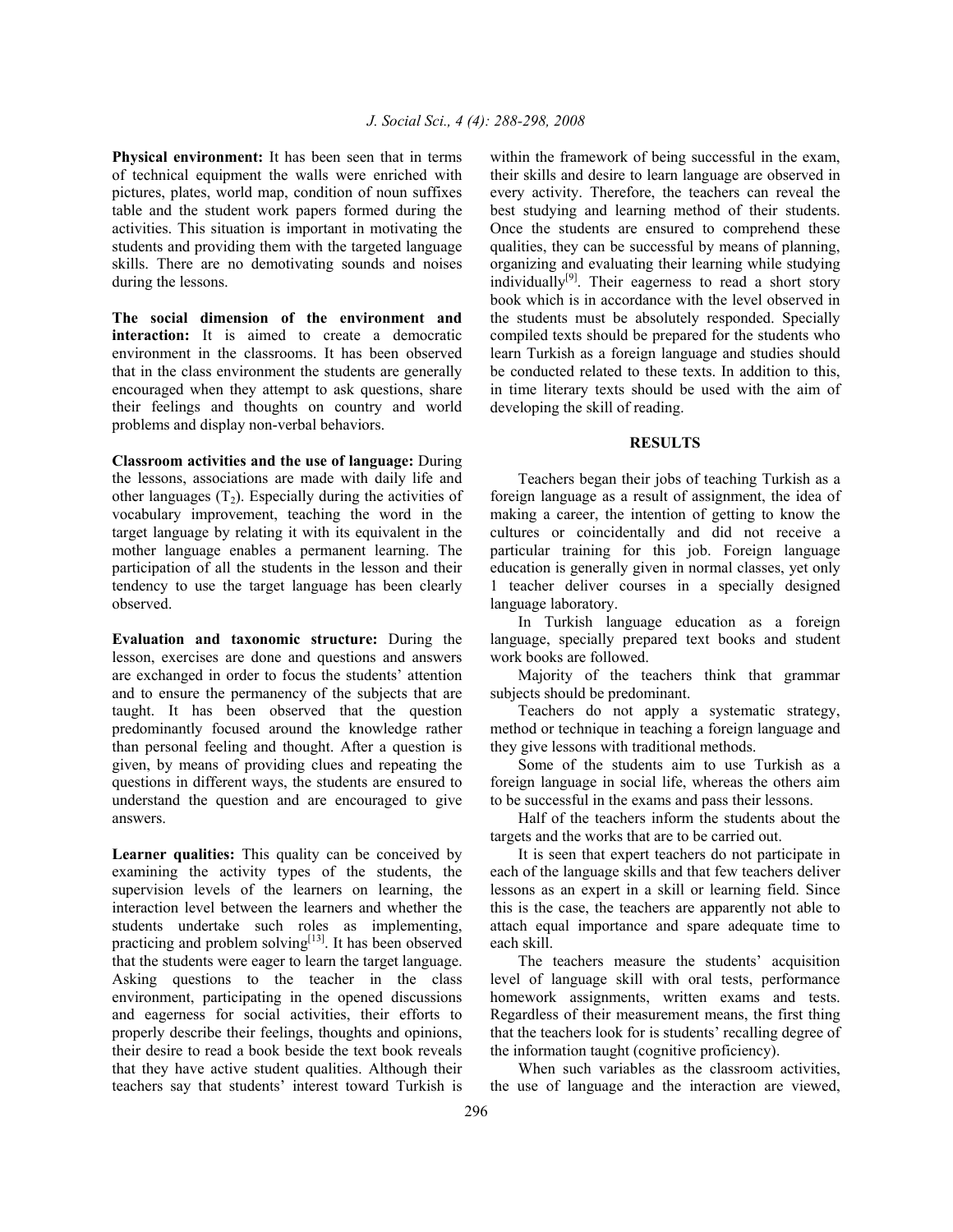generally a social environment is established with a democratic understanding. When the qualities of the learners are viewed, the active participation of students in the lessons also affirms this fact.

# **DISCUSSION**

 With this study, it has been seen that the teachers who teach foreign language generally do not have the necessary training to perform this duty and that they do not deliver lessons in a technically well-equipped language laboratories. It has been observed that traditional methods were preferred instead of modern strategies and methods. In addition to this, the efforts of teachers in using social-emotional teaching methods by means of making associations between the target language and the mother language have not been overlooked. In this respect, it has been seen that dictation activities, pronunciation exercises and such activities as speaking and writing about daily subjects that might interest the students have been carried out. The first thing that should be done in foreign language education is to make the target group conscious of the advantages of learning a foreign language. Rather than acting with the aim of passing an exam, students should act with the awareness that the foreign language they are to learn will strengthen their communication power and enrich their social lives and with this point of view they should set a target of learning a foreign language for themselves. Students will acquire this understanding only if the teachers provide them with the intellectual horizon.

 Contrary to modern countries, it has been seen that a single teacher delivered the reading, listening, speaking and writing skills and all the lessons related field of grammar learning. Every teacher must deliver courses on his/her specialized field of skills and inform the students beforehand about the method to be followed, material to be used and the acquisitions aimed to be achieved.

#### **CONCLUSION**

 At the end of the studies, in addition to measuring the students' levels of knowledge recalling, the functionality of such mental processes as interpreting the acquired knowledge, forming cause and effect relation and making an analysis and evaluation should be tested.

 In order for the students to better learn the target language, they must be ensured to acquire such habits as attending actively in the classroom, participating in

social activities outside the classroom and reading a book in addition to the text book, etc.

 Importance should be attached to the training of qualified foreign language teachers in order for the foreign language education to be implemented in accordance with the international norms.

 To ensure that the importance of foreign language education is understood, it must be discussed in academic environments and the conduct of studies must be prioritized which search and examine subjects on foreign language education.

#### **REFERENCES**

- 1. Antony, E., 1963. Approaches methods and technique. English Language Teaching J., 17: 63-67.
- 2. Arak, H., 2006. The role of english and comparative grammar in learning german as a second foreign language, Erciyes University. J. Soc. Sci. Inst. Kayseri, 21: 205-216. http://sbe.erciyes.edu.tr/dergi/sayi\_21/12-(205-216.  $\%20$ syf.).pdf.
- 3. Aydogan, I. and Z. Cilsal, 2007. Education process of foreign language teachers (Turkey and other countries). J. Soc. Sci. Institute. Kayseri: 22: 179-197. http://sbe.erciyes.edu.tr/dergi/ sayi 22/11-%20(179-197.%20syf.).pdf.
- 4. Chamot, A.U. and L. Kupper, 1989. Learning strategies in foreign language instruction. Foreign Language Ann., 22: 13-24. http://eric.ed.gov/ERICWebPortal/custom/portlets/ recordDetails/detailmini.jsp?\_nfpb=true&\_&ERIC ExtSearch\_SearchValue\_0=EJ385531&ERICExtS earch SearchType 0=no&accno=EJ385531.
- 5. Day, R., 1993. Models and the knowledge base of second language teacher education. Sec. Language Stud., 11: 1-13. http://eric.ed.gov/ERICWebPortal/custom/portlets/ recordDetails/detailmini.jsp?\_nfpb=true&\_&ERIC ExtSearch\_SearchValue\_0=ED370359&ERICExtS earch SearchType 0=no&accno=ED370359.
- 6. Demircan, O., 1990. Foreign Language Teaching Methods Approaches and Methods in Foreign Language Teaching. Can Offset, Istanbul.
- 7. Demirel, O., 1993. Foreign Language Teaching, Principles-Methods-Technique. 3rd Edn., Usem Publication, Ankara.
- 8. Gattegno, C., 1972. Teaching foreign languages for english in schools: The silent way. TESOL Q., 8: 305-314. http://www.jstor.org/pss/3586174.
- 9. Hansen, I.F., 2006. How to become a successful language learner anatomy, styles and strategies revisited. Language J., 133: 29-59.